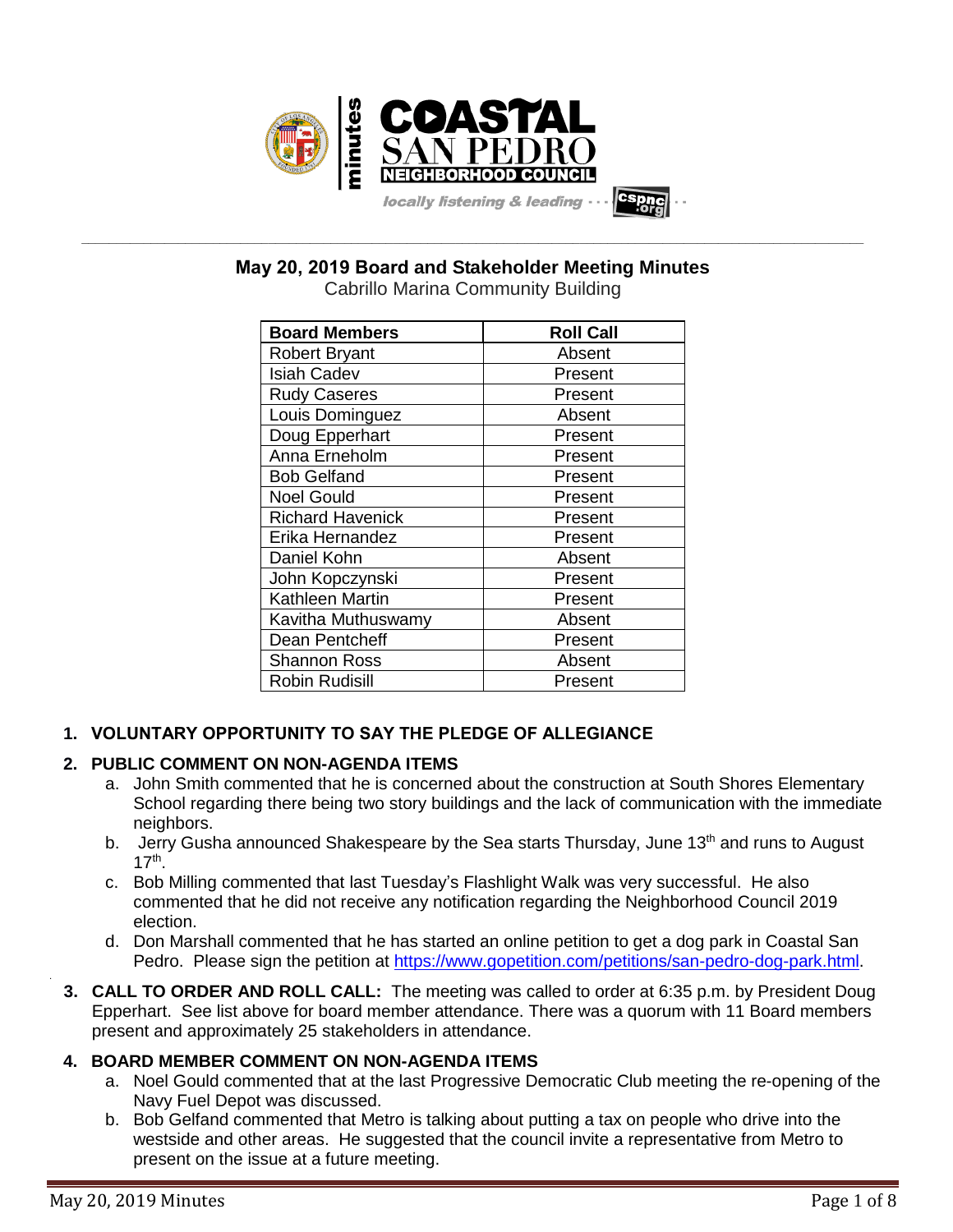**5. APPROVAL OF PRIOR MEETING MINUTES** – April 15 19, 2019 meeting minutes – Approved without objection.

## **6. REPORTS FROM GOVERNMENT AGENCY REPRESENTATIVES**

- a. **LAPD**  Senior Lead Officer Winter
	- i. Gave a brief overview of crime statistics for the area.
	- ii. Officer Winter answered questions from the board and stakeholders.
- b. **Councilman Joe Buscaino** San Pedro Field Deputy Ryan Ferguson
	- i. Mr. Ferguson did not provide a written report his verbal report included some of the following.
		- I. Ryan will be on vacation starting Monday June  $3<sup>rd</sup>$ , returning to the office on Monday June  $24<sup>th</sup>$ .
		- II. Hamilton Avenue will open completely by next week and the project fully complete in mid-June.
		- III. The Elks Lodge Rebuild project continues to progress.
		- IV. The San Pedro Community Gardens on Gaffey will close on August 1<sup>st</sup> and reopen on March 1, 2020, barring unforeseen delays. The Department of Sanitation will be installing a new watering system. Upon reopening Lot to Spot will handle day to day operation.
		- V. Ponte Vista update The park space is under construction.
		- VI. 550 S Palos Verdes Street update Framing is complete they remain on track for March 2020 occupancy.
		- VII. The office of the City Clerk has a new LA Council Comment Portal for the public to submit comments online on City Council issues [https://www.lacity.org/blog/comments-for-city](https://www.lacity.org/blog/comments-for-city-council-items-can-now-be-submitted-online)[council-items-can-now-be-submitted-online.](https://www.lacity.org/blog/comments-for-city-council-items-can-now-be-submitted-online)
- c. **Port of Los Angeles** Augie Bezmalinovich
	- i. The next meeting of the Board of Harbor Commissioners will be on Thursday, June  $6<sup>th</sup>$  at 6:00 p.m. at Bannings Landing in Wilmington.
	- ii. The Port's Public Access Investment Plan is accepting submission of ideas through the end of July.
	- iii. Cirque du Soleil will run for another 2 weeks.
	- iv. The Annual Cars & Stripes will by on Friday, June 28<sup>th</sup> in front of the USS Iowa.
- d. **Department of Neighborhood Empowerment (DONE)** Obiamaka Ude, Neighborhood Council Advocate
	- i. On May 23<sup>rd</sup> the Department of City Planning and DONE are collaboration on a Planning 101 focused on planning for the environment at Bannings Landing 6:00 to 8:00 p.m.
	- ii. The department will be hosting a Leadership Academy workshop/training for new board at the Harbor City/Harbor Gateway Library on Wednesday June12th from 6:00 to 9:00 p.m. and at the Rancho Community Center on Saturday June 15<sup>th</sup> from 9:00 am to 12:00 p.m.
	- iii. Neighborhood Council Budget Advocates annual Budget Day will be Saturday June 29<sup>th</sup>.
- **7. PRESENTATION BY STEVE GEBHART, PRINCIPAL, DANA MIDDLE SCHOOL, ON LOS ANGELES UNIFIED SCHOOL DISTRICT BALLOT MEASURE EE**: "Quality teacher, class size reduction, and local

school safety measure".

- a. Principal Gebhart stated that he is not here to advocate for or against the measure, he urges everyone to please vote.
- b. He provided written information about the measure and commented that if passed it would provide funding for things reduced class sizes, librarians, nurses, and other support services.

### **8. PRESENTATION BY ORGANIZATIONS FAVORING AND OPPOSING CALIFORNIA STATE SB-50**

*Invited:* Abundant Housing Los Angeles

*Invited:* Coalition to Preserve Los Angeles.

Board member Robin Rudisill commented that the State Senate killed bill SB50. Accordingly, the invited presenters did not attend. Ms. Rudisill gave additional information and provided a copy of a Los Angeles Times article.

#### **9. MOTION SUPPORTING CITY COUNCIL OPPOSITION TO CALIFORNIA STATE SB-50**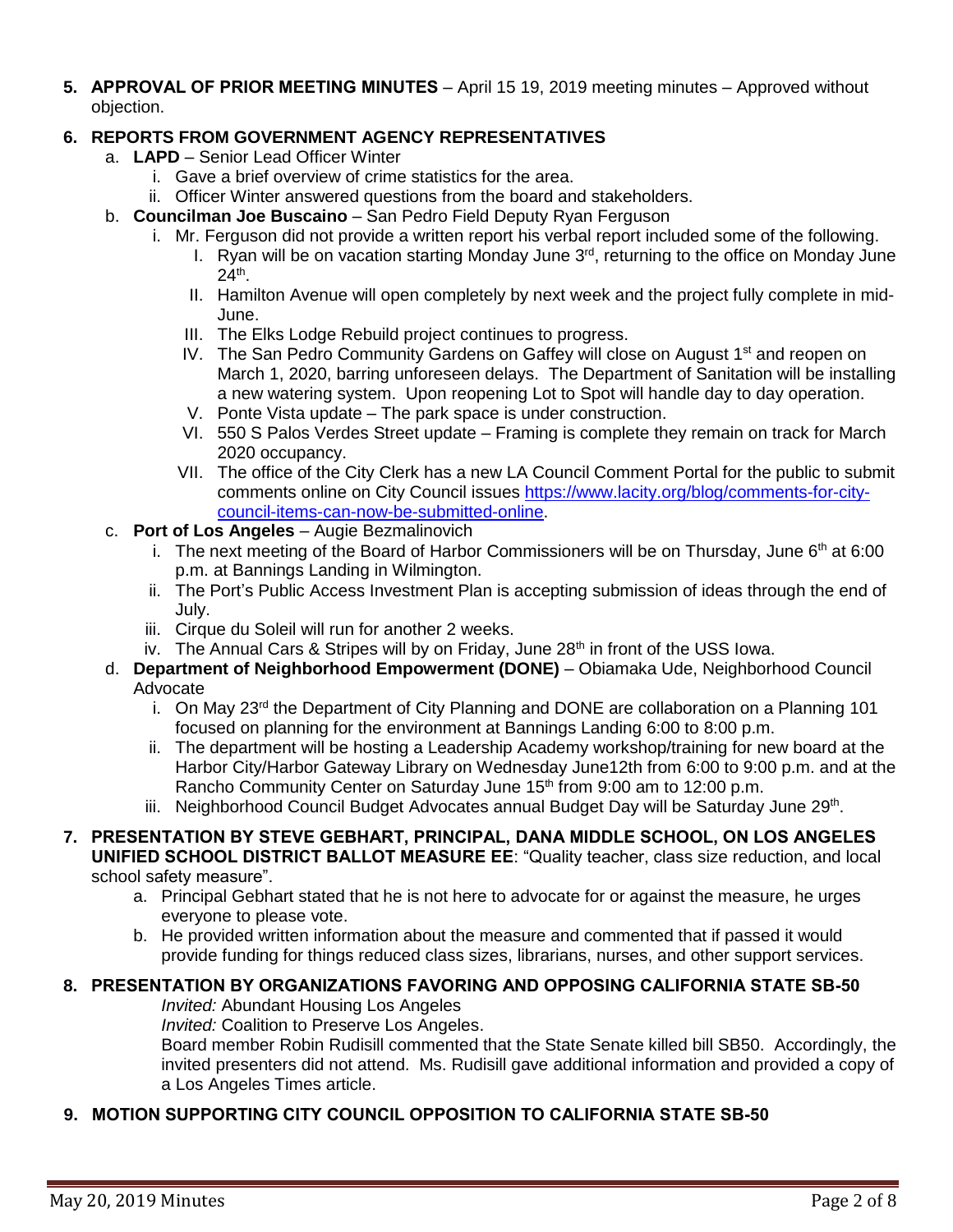The Coastal San Pedro Neighborhood Council supports the Los Angeles City Council's position (Council File 19-0002-S38, adopted 30 April 2019) opposing California State Legislature Senate Bill 50 "Planning and zoning: housing development: incentives" (SB-50) and shall file a Community Impact Statement.

> **Motion** by **Dean Pentcheff** to postpone the motion indefinitely, second by **Kathleen Martin**, and failed with a tie vote of 5 yes (Cade, Caseres, Hernandez, Martin, and Pentcheff), 5 noes (Gelfand, Gould, Havenick, Kopczynski, and Rudisill), and 1 abstention (Epperhart).

**Motion** by **Bob Gelfand** to postpone the motion until June, second by **Robin Rudisill**, and passed with 10 yes (Cade, Epperhart, Gelfand, Gould, Havenick, Hernandez, Kopczynski, Martin, Pentcheff and Rudisill), 1 no (Caseres), and 0 abstention.

### **10. MOTION RECOMMENDING FENCING AND BIKE ROUTE AT WHITE POINT** – *Coastline and Parks Committee*

*Resolved,* the Coastal San Pedro Neighborhood Council recommends relocating the fence and installing a temporary bike route alongside the White Point landslide in order to reduce bicycle/pedestrian conflicts along the formerly roadside trail in the White Point Nature Preserve.

Motion from committee passed with 10 yes (Cade, Caseres, Epperhart, Gelfand, Gould, Havenick, Hernandez, Kopczynski, Pentcheff and Rudisill), 1 no (Martin), and 0 abstention.

# **11. MOTION SUPPORTING USE OF PORT PUBLIC ACCESS INVESTMENT FUNDS FOR FOOT BRIDGES** – *Coastline and Parks Committee*

*Resolved,* the Coastal San Pedro Neighborhood Council supports the construction of foot bridges from Harbor Blvd. to the San Pedro Public Market, linking the local community to the Market, using Port of Los Angeles Public Access Investment funds.

Motion from committee passed with 11 yes (Cade, Caseres, Epperhart, Gelfand, Gould, Havenick, Hernandez, Kopczynski, Martin, Pentcheff and Rudisill), 0 no, and 0 abstention.

# **12. MOTION RECOMMENDING A PEDESTRIAN CROSSWALK AT JOAN MILKE FLORES PARK** –

*Planning, Land Use, & Transportation Committee*

*Whereas,* cars and motorcycles speeding westbound on Paseo Del Mar in excess of 60 mph between Gaffey Street and Roxbury Street to the west have a dangerous blind spot road condition due to the changes in the road inclination just before Joan Milke Flores Park, with the unexpected surprise of pedestrians crossing without prior notice; and

*Whereas,* many pedestrians are crossing Paseo Del Mar blindly looking to the east for approaching traffic because of the road inclination situation; and

*Whereas,* the Department of Transportation has recently installed crosswalk and stop signs at the upper entrance to Angel's Gate Park at the intersection of 37th Street and Gaffey Street, due to speeding cars; therefore

*Resolved,* the Coastal San Pedro Neighborhood Council strongly recommends that the Department of Transportation install, just west of the entrance of Joan Milke Flores Park, a pedestrian crosswalk running perpendicular to Paseo Del Mar with stick/bolt downreflector domes to alert drivers of the pedestrian right of way.

**Motion** by **Kathleen Martin** to refer the motion back to the Planning, Land Use, and Transportation Committee, second by **Dean Pentcheff**, and failed with 1 yes (Martin), 6 noes (Caseres, Gelfand, Gould, Havenick, Kopczynski, Pentcheff and Rudisill), and 3 abstentions (Cade, Epperhart, and Hernandez).

**Motion** from committee passed with 10 yes (Caseres, Epperhart, Gelfand, Gould, Havenick, Hernandez, Kopczynski, Martin, Pentcheff and Rudisill), 0 no, and 1 abstention (Cade).

# **13. MOTION REQUESTING INFORMATION ON STABILIZATION OF SUNKEN CITY FOR PUBLIC**

#### **ACCESS** – *Sunken City* ad hoc *Committee*

*Whereas,* Michael Shull (General Manager of the City of Los Angeles Department of Recreation and Parks) has assured the community that consideration of stabilizing Sunken City for public access will involve full consultation with the community; therefore

*Resolved,* the Coastal San Pedro Neighborhood Council requests that the office of Joe Buscaino (Council District 15) and Michael Shull (General Manager, Recreation and Parks) respond to the following inquiries:

- 1) What cost estimates have been made for stabilization of Sunken City to allow public access?
- 2) What plans for stabilization of Sunken City are being considered for cost estimations?
- 3) What plans for funding the stabilization of Sunken City are being considered?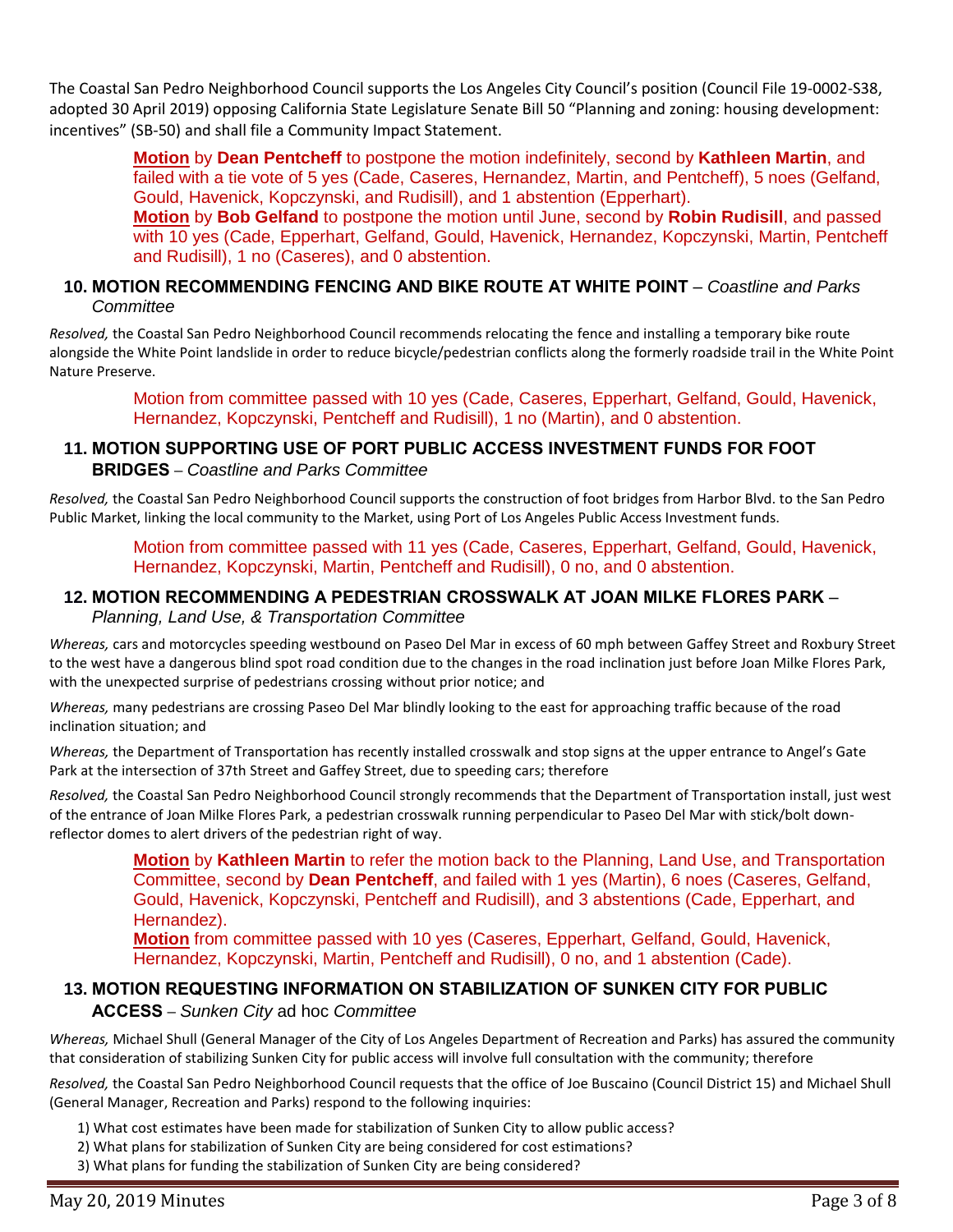Motion from committee passed with 11 yes (Cade, Caseres, Epperhart, Gelfand, Gould, Havenick, Hernandez, Kopczynski, Martin, Pentcheff and Rudisill), 0 no, and 0 abstention.

#### **14. COMMITTEE REPORTS**

- a. Budget & Finance Committee Chair Bob Bryant Not present
- b. Communications Committee Chair Shannon Ross Not present
	- i. Erika Hernandez commented that she thinks we are all aware that there is not enough community engagement. Accordingly, the committee opened an Instagram account and working to post more often on Facebook. They also working on creating a Google form for community members to submit with their ideas/issues.
	- ii. Robin Rudisill commented that she has heard from stakeholders asking if CSPNC agendas can be posted on the NextDoor app.
- c. Emergency Preparedness and Public Safety Committee Chair Bob Gelfand
	- i. The next meeting of the Citywide Emergency Planning Alliance will be Saturday May  $25<sup>th</sup>$ . They are trying to do a project to hand to each NC with the hope that the public will be informed on how to prepare for the next big earthquake.
- d. Parks and Coastline Committee Chair Noel Gould
	- i. At next meeting they will be discussing traffic issues related to the land slide and formation of a task force of park deputies and police regarding enforcement of off leash rules and other issues in Joan Milke Flores and other area parks.
- e. Sunken City Ad Hoc Committee Chair Noel Gould No new information
- f. Environment and Sustainability Committee Chair Anna Erneholm No new information
- g. Rules & Bylaws Chair Dean Pentcheff No new information
- h. Homelessness Committee Chair Kathleen Martin
	- i. The next meeting will be on Monday, June  $3<sup>rd</sup>$  at 6:00 p.m. at which the office of Supervisor Janice Hahn will be discussing city and county efforts to address homelessness in our area.
- i. Port Committee Chair Louis Dominguez Not present
- j. Planning and Transportation Chair Robin Rudisill
	- i. Robin commented that an application is in process for speed humps on Walker and Barbara.
	- ii. There are two ways to find out about projects in Coastal San Pedro, the Certified Neighborhood Council Report (CNC), and the appealable report from the Coastal Commission. She has noticed that there are a lot of projects in Coastal San Pedro for Accessory Dwelling Units.
	- iii. At the last Joint San Pedro Neighborhood Council Land Use meeting they discussed the Courthouse project, it will be 7 stories, 5 residential levels with 260 apartments and start construction in summer 2020.
	- iv. Next meeting will be Saturday, June 8<sup>th</sup> at 2:30 p.m.
	- v. To view the full meeting notes please go to [https://www.cspnc.org/agendas-minutes-planning](https://www.cspnc.org/agendas-minutes-planning-trans)[trans.](https://www.cspnc.org/agendas-minutes-planning-trans)

#### **15. TRESURER'S REPORT** – Louis Dominguez, Treasurer – Not present

#### *Budget and Finance (Consent Calendar)*

Motion to approve items 16, 17, and 20 through 24 of the consent calendar as presented, and passed with 11 yes (Cade, Caseres, Epperhart, Gelfand, Gould, Havenick, Hernandez, Kopczynski, Martin, Pentcheff and Rudisill), 0 no, and 0 abstention.

#### **16. APPROVAL OF MONTHLY EXPENDITURE REPORT FOR APRIL 2019.**

**17. APPROVAL OF MONTHLY EXPENSES, INCLUDING APPROVAL OF TREASURER'S PAYMENT OF ALL RECURRING NEIGHBORHOOD COUNCIL EXPENSES INCLUDING (BUT NOT LIMITED TO) LLOYD STAFFING, THE MAILROOM, ANGELS GATE CULTURAL CENTER MEETING EXPENSES, VENDOR(S) FOR MEETING REFRESHMENTS, AND OFFICE SUPPLIES**

*Approval of funding requests:*

**18. MOTION TO SUPPORT MINUTE TAKING AND ADMINISTRATIVE SERVICES FOR THE HARBOR ALLIANCE OF NEIGHBORHOOD COUNCILS**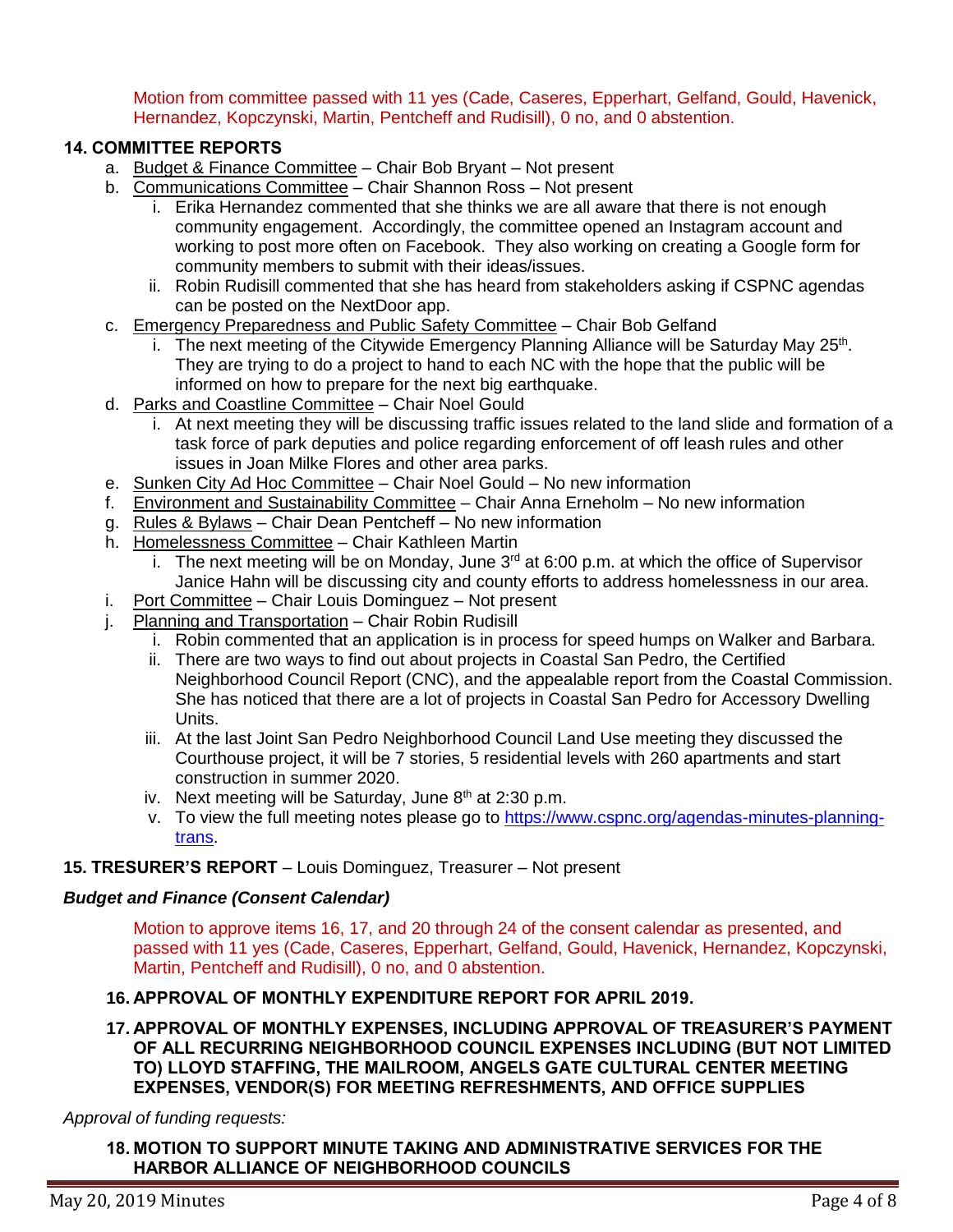*Resolved,* the Coastal San Pedro Neighborhood Council shall pay \$225 (8 hours @ \$27.95) twice a year for a minute taker and monthly administrative services for a cost of \$450 for the fiscal year 2019–2020 for the Harbor Alliance of Neighborhood Councils, to be billed through a city approved temporary staffing agency.

Motion by **Richard Havenick** to support minute taking and administrative services for the Harbor Alliance of Neighborhood Councils as stated above, second by **Isiah Cade**, passed with 11 yes (Cade, Caseres, Epperhart, Gelfand, Gould, Havenick, Hernandez, Kopczynski, Martin, Pentcheff and Rudisill), 0 no, and 0 abstention.

#### **19. MOTION TO SUPPORT WEBSITE HOSTING AND MAINTENANCE FOR THE HARBOR ALLIANCE OF NEIGHBORHOOD COUNCILS**

*Resolved,* the Coastal San Pedro Neighborhood Council shall pay \$50 (in July 2019) to The Mailroom (Kristina Smith) for website hosting and maintenance for the Harbor Alliance of Neighborhood Councils for the fiscal year 2019–2020.

> Motion by **Richard Havenick** to support website hosting and maintenance for the Harbor Alliance of Neighborhood Councils as stated above, second by **Isiah Cade**, passed with 11 yes (Cade, Caseres, Epperhart, Gelfand, Gould, Havenick, Hernandez, Kopczynski, Martin, Pentcheff and Rudisill), 0 no, and 0 abstention.

#### **20. MOTION TO APPROVE EXPENDITURES FOR NEWSLETTER PRINTING** – *Communications Committee*

*Resolved,* the Coastal San Pedro Neighborhood Council (CSPNC) authorizes an expenditure not to exceed \$900 for Reed Printing to print the CPSNC newsletter.

#### **21. MOTION TO APPROVE EXPENDITURES FOR NEWSLETTER DISTRIBUTION** – *Communications Committee*

Resolved, the Coastal San Pedro Neighborhood Council (CSPNC) authorizes an expenditure not to exceed \$2700 for Perry Mailing Service to distribute the CSPNC newsletter.

# **22. MOTION TO PURCHASE PROMOTIONAL ITEMS** – *Communications Committee*

*Resolved,* the Coastal San Pedro Neighborhood Council shall allocate an amount not to exceed \$2,100 to purchase the following promotional and presentation items:

| Vendor     | ltem #   | <b>Description</b>            | <b>Number</b> | Cost |           | <b>Total</b> |          |
|------------|----------|-------------------------------|---------------|------|-----------|--------------|----------|
| Home Depot | CH174207 | HDX Tan plastic folding chair |               | \$   | 19.98     | \$           | 79.92    |
| Home Depot | 80454    | Lifetime 72 in folding table  |               | \$   | 47.98     | \$           | 95.96    |
|            |          |                               |               |      | Tax:      | \$           | 16.71    |
| 4Imprint   | 8921     | Standard 10' event tent       |               | \$   | 398.00    | \$           | 796.00   |
| 4Imprint   | 2213     | Closed-back table throw       |               | \$   | 141.08    | \$           | 564.32   |
| 4Imprint   | 6551     | Javelin pen                   | 250           | \$   | 0.41      | \$           | 102.50   |
| 4Imprint   |          |                               |               |      | Shipping: | \$           | 175.50   |
|            |          |                               |               |      | Tax:      | \$           | 138.97   |
|            |          |                               |               |      | Total: \$ |              | 1,969.88 |

# **23. MOTION TO PAY INVOICE FOR SERVICES FROM ANDREW MENZES** – NOT from B&F

*Resolved,* the Coastal San Pedro Neighborhood Council shall pay Andrew Menzies \$2,895.00 for audio and meeting services from July 2018 through June 2019 *(see attached invoice, two pages)*.

#### **24. MOTION TO REALLOCATE FUNDS AMONG BUDGET CATEGORIES TO ACCOMMODATE ALLOCATIONS**

Resolved, the Coastal San Pedro Neighborhood Council shall reallocate funds between budget categories to accomodate approved expenditures as follows:

\$1705.00 from Elections to Outreach; and

\$ 350.00 from Office to Outreach.

#### **25. APPOINTMENTS OF COMMITTEE OFFICERS, COMMITTEE MEMBERS, AND OTHER BOARD REPRESENTATIVES**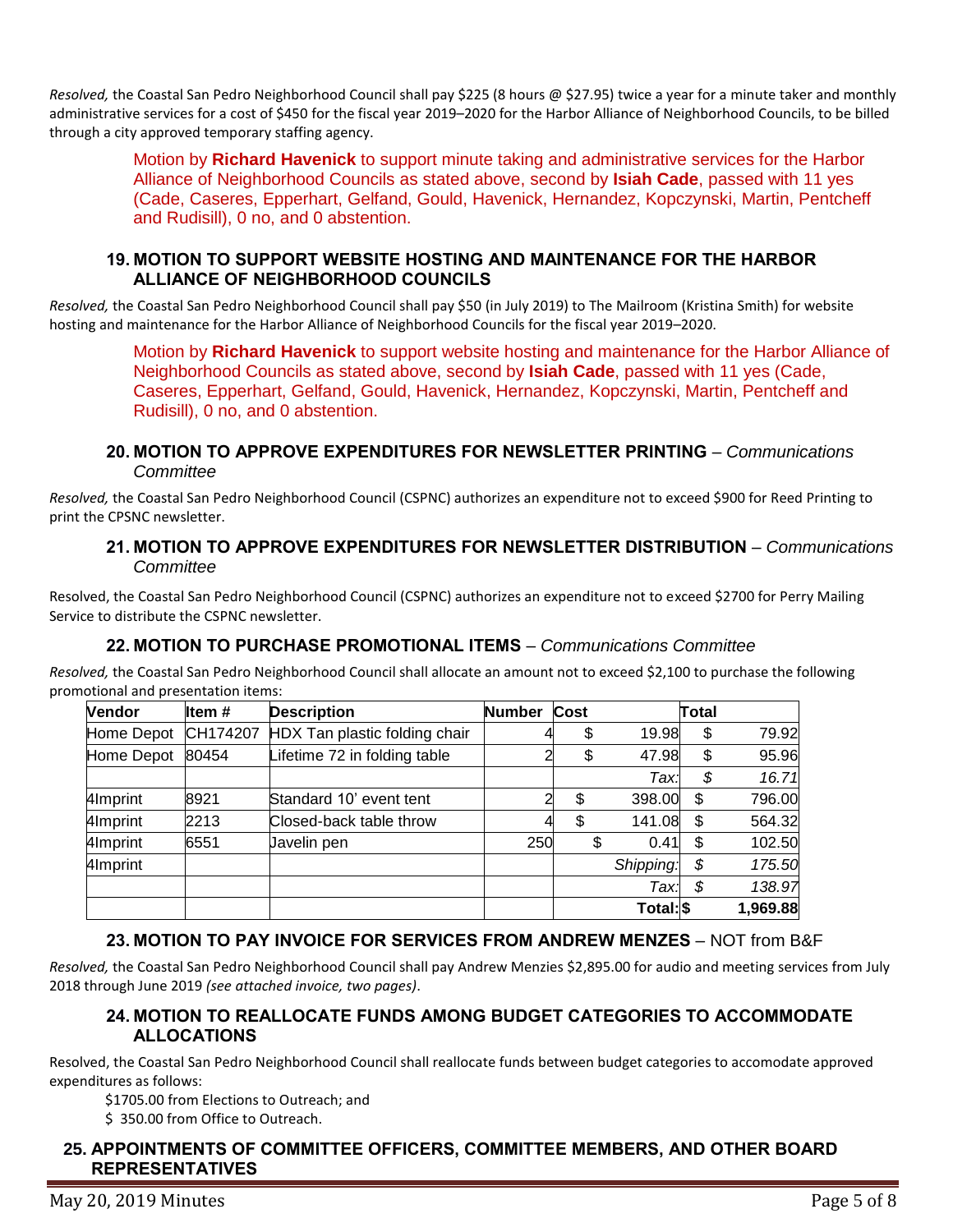a. Army Niderberg appointed to the Parks and Coastline Committee without objection.

## **26. ANNOUNCEMENTS**

- a. Bob Gelfand announced the Congress of Neighborhoods in September and the NC Coalitions would like to have input on the selection of the next DONE General Manger and that the position not be filled by Mayoral appointment.
- b. Doug Epperhart commented that they are working on the next print newsletter now and hope to publish in June.

#### **27. PUBLIC COMMENT ON NON-AGENDA ITEMS**

- a. Robert Farrell he is a member of the Environment Committee of Southern Californians and the Southern California Chapter of Americans for Democratic Action, they will be having a town hall in support of Congresswoman Barragan's resolution regarding Rancho LPG.
- **28. ADJOURNMENT**:The meeting was adjourned at 8:45 pm. The next regular meeting is Monday, June 17, 2019.

Respectfully submitted, Sheryl Akerblom for the Coastal San Pedro Neighborhood Council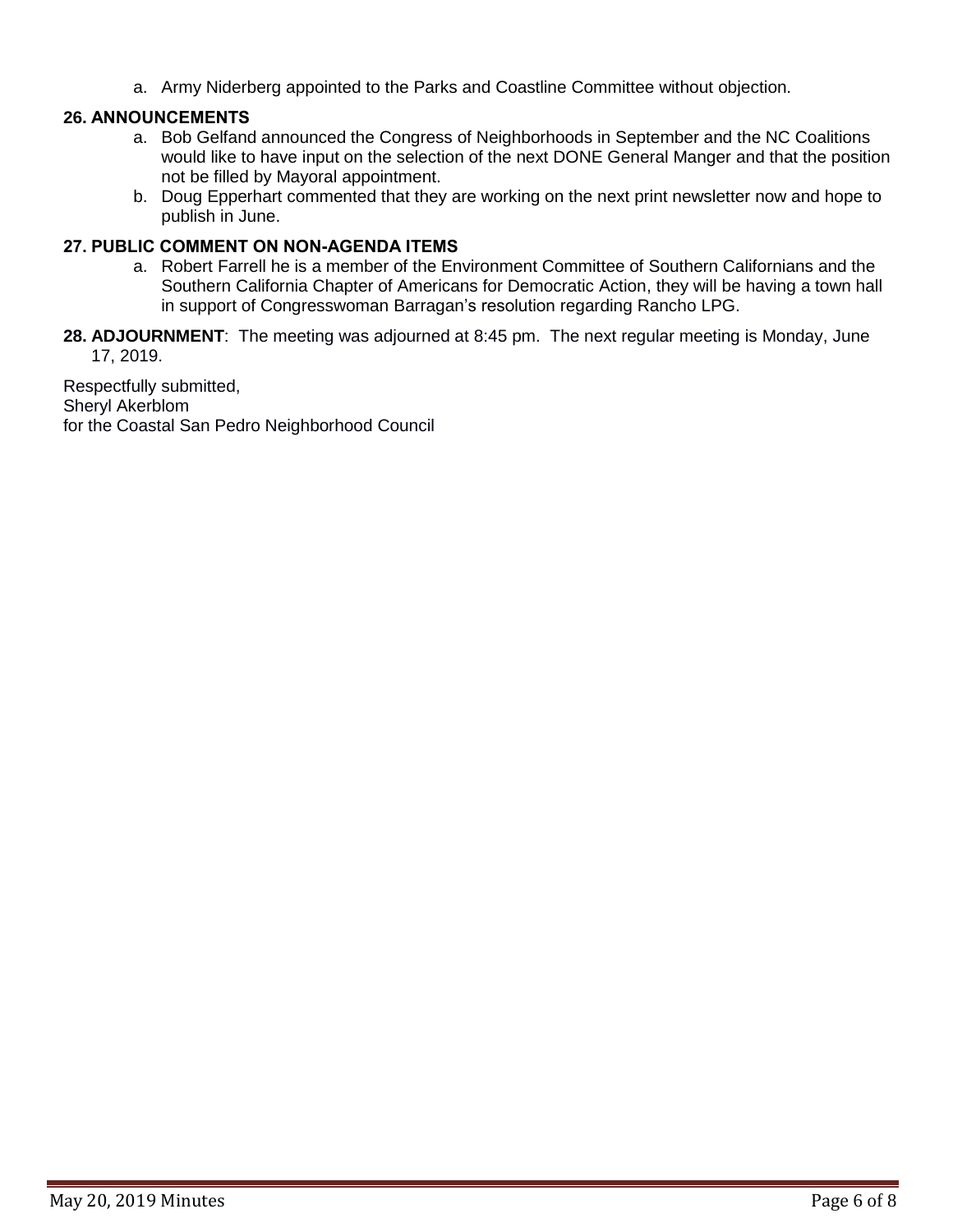# **ANDREW PHILIP MENZES**

423 West 20th Street San Pedro, CA 90731 P: 3107554559 macksgeemail@gmail.com

Invoice Estimate #12019 Date: Jun 27, 2019 Due date: Jul 11, 2019

**Bill To Coastal SPNC** ATTN: Treasurer, Coastal SPNC 1840 S. Gaffey Street #34 San Pedro, CA 90731 cspnc.org

|    | Item                                                                                            | Qty | <b>Unit cost</b> | <b>Amount</b> |
|----|-------------------------------------------------------------------------------------------------|-----|------------------|---------------|
| 1  | Coastal Meeting July18-Dec18<br>Flat rate for keys, tables, chairs and<br>audio(Ended 1/1/2019) | 6   | \$195.00         | \$1,170.00    |
| 2  | Equipment Pickup & Delivery<br>Hourly<br>Jan 2019 - Jun 2019 6 Months @ .5hrs<br>each           | 3   | \$50,00          | \$150.00      |
| 3  | <b>Business Hours Key Pickup</b><br>Jan 2019 - Jun 2019                                         | 6   | \$50.00          | \$300.00      |
| 4  | Strike/ Set Hourly<br>Jan 2019 - June 2019 Mtg Setup and<br>Cleanup                             | 6   | \$50.00          | \$300.00      |
| 5  | Audio Tech Hourly<br>Jan. Mtg Adj @ 8pm                                                         | 1.5 | \$65.00          | \$97.50       |
| 6  | Audio Tech Hourly<br>Feb. Mtg Adj @ 10pm                                                        | 3.5 | \$65.00          | \$227.50      |
| 7  | Audio Tech Hourly<br>Mar. Mtg Adj @ 830pm                                                       | 2   | \$65.00          | \$130.00      |
| 8  | Audio Tech Hourly<br>Apr. Mtg Adj @ 930pm                                                       | 3   | \$65.00          | \$195.00      |
| 9  | **Estimated Audio Tech Hourly**<br>May Mtg Estimate based on Jan-Apr19<br>hours                 | 2.5 | \$65.00          | \$162.50      |
| 10 | **Estimated Audio Tech Hourly**<br>June Mtg Estimate based on Jan-Apr19<br>hours                | 2.5 | \$65.00          | \$162.50      |

**Payment Options** Make checks payable to Andrew Philip Menzes

Total: \$2,895.00